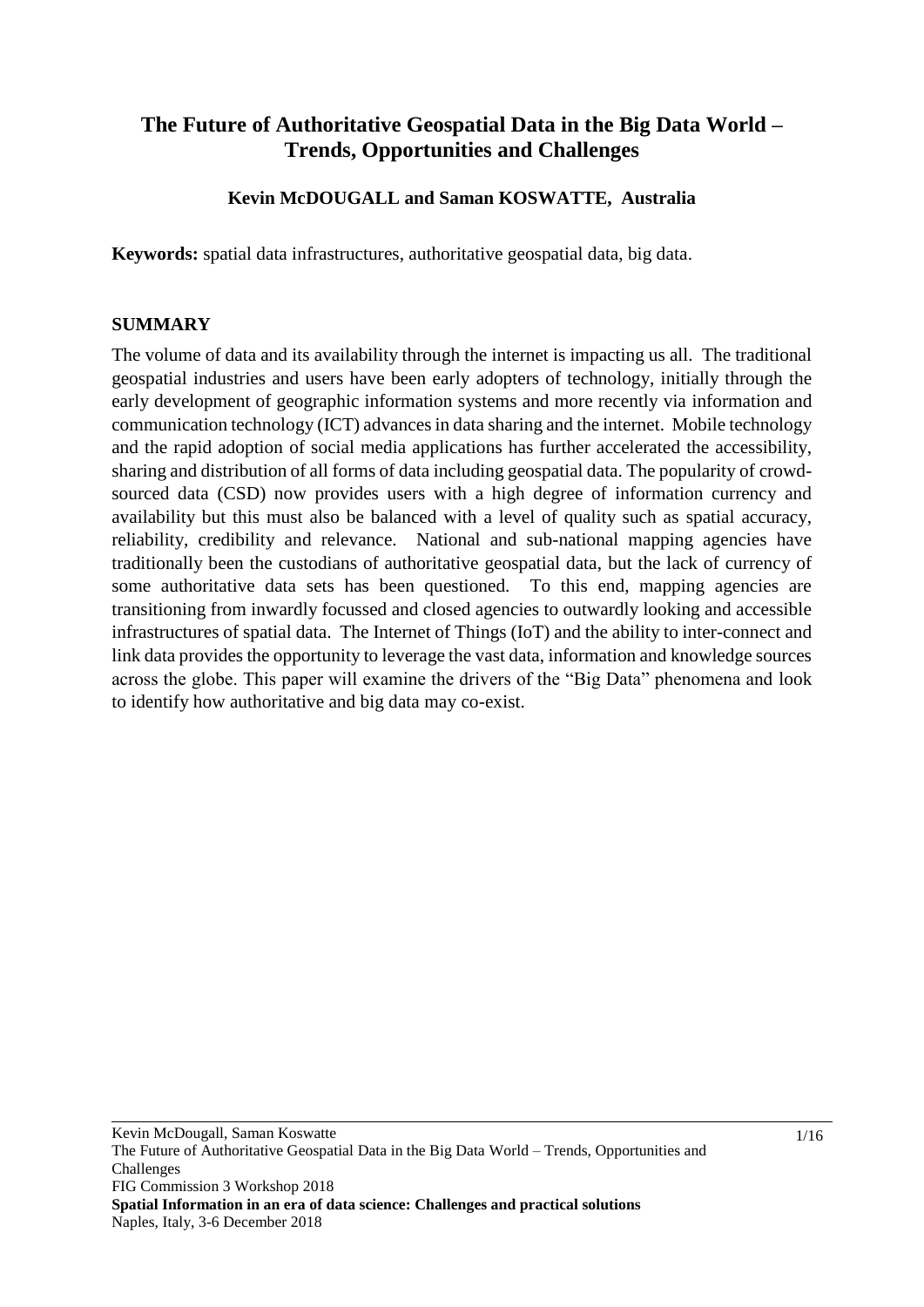## **The Future of Authoritative Geospatial Data in the Big Data World – Trends, Opportunities and Challenges**

## **Kevin McDOUGALL and Saman KOSWATTE, Australia**

## **1. INTRODUCTION**

There is no doubt that advances in technology is impacting significantly across society. In particular, the connectivity provided through advances in information and communication technology (ICT) have enabled citizens, businesses and governments to connect and exchange data with increasing regularity and volume. With the exponential growth of data sensors and their connectivity through the internet, the volume, frequency and variety of data has changed dramatically in the past decade. The connectivity of devices such as home appliances, vehicles, surveillance cameras and environmental sensors is often termed the Internet of things (IoT). In addition, the capability of cloud computing platforms to store, organise and distribute this data has created massive inter-connected repositories of data that is commonly termed "Big Data".

In many instances, the digital exchange of data has replaced direct human interaction through the automation of processes and the use of artificial intelligence. The geospatial industries and users have been early adopters of this technology, initially through the early development of geographic information systems (GIS) and more recently via ICT advances in data sharing and the internet. Mobile technology and the rapid adoption of social media and applications have further accelerated the accessibility, sharing and distribution of all forms of data, particularly geospatial data. Crowd-sourced data (CSD) now enables users to collect and distribute information that has a high degree of information currency. However, the availability of CSD must also be balanced with an understanding of data quality including spatial accuracy, reliability, credibility and relevance.

The rate of change of technology has been extremely rapid when considered in the context of the operations of traditional geospatial mapping agencies. This paper will examine the developments of the "Big Data" phenomena in the context of the trends, opportunities and challenges in respect to the traditional geospatial custodian and authoritative data environments. The transition of mapping agencies from inwardly focussed organisations to increasing outwardly looking and accessible data infrastructures has been achieved in a relatively short period of time. This has been accomplished through not only the developments in ICT and positioning technology, but through changes in government policies and the realisation that existing systems were not servicing the key stakeholders – the citizens.

This paper will firstly cover the progress of the digital geospatial data repositories and their transition towards spatial data infrastructures (SDIs). The development of more open data frameworks and policies, and the rapid increase in the quantity and variability of data, have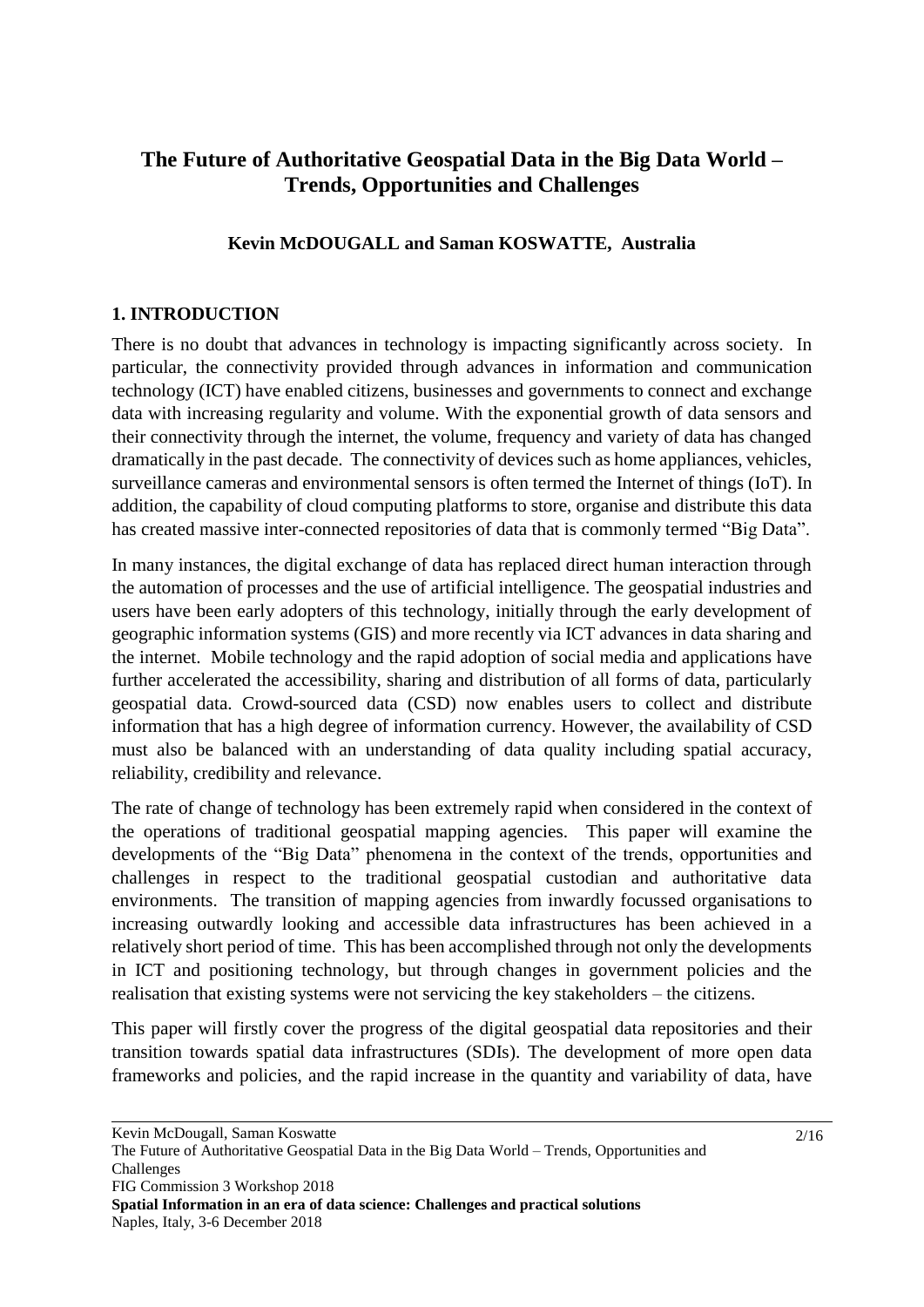created a number of challenges and opportunities for mapping agencies. The ability to interconnect and link data has provided the opportunity to leverage the vast data, information and knowledge sources across the globe. However, the geospatial data collection and management approaches of the past may not be optimal in the current big data environment. Data veracity, volume, accessibility and the rate of change means that new approaches are required to understand, analyse, consume and visualise geospatial data solutions. Data mining, data analytics and artificial intelligence are now common practice within our search engines, but how can these approaches be utilised to improve the value and reliability of our authoritative data sources?

## **2. Authoritative Geospatial Data and Spatial Data Infrastructures**

The term 'authoritative geospatial data' is used to describe a data set that is officially recognized data that can be certified and is provided by an authoritative source. authoritative source is an entity (usually a government agency) that is given authority to manage or develop data for a particular business purpose. Trusted data, or a trusted source, is often a term associated with authoritative data, however, it can also refer to a subsidiary source or subset of an authoritative data set. The data may be considered to be trusted if there is an official process for compiling the data to produce the data subset or a new data set.

In most countries, authoritative geospatial data is generally the responsibility of National Mapping Agencies (NMAs). Lower levels of government such as state and local government may also assume responsibility for the acquisition and maintenance of authoritative geospatial data sets. Traditionally these data sets have included foundational geospatial data themes that have supported core government and business operations. In Australia and New Zealand the Foundation Spatial Data Framework [\(http://fsdf.org.au\)](http://fsdf.org.au/) identifies ten key authoritative geospatial themes including:

- Street address for a home or business
- Administrative boundaries
- Geodetic framework
- Place names and gazetteer
- Cadastre and land parcels
- Water including rivers, stream, aquifers and lakes
- Imagery from satellite and airborne platforms
- Transport networks including roads, streets, highways, railways, airports, ports
- Land use and land cover
- Elevation data including topography and depth

In addition to the foundational geospatial data detailed above, other geospatial data sets may also be considered to be authoritative by particular government agencies.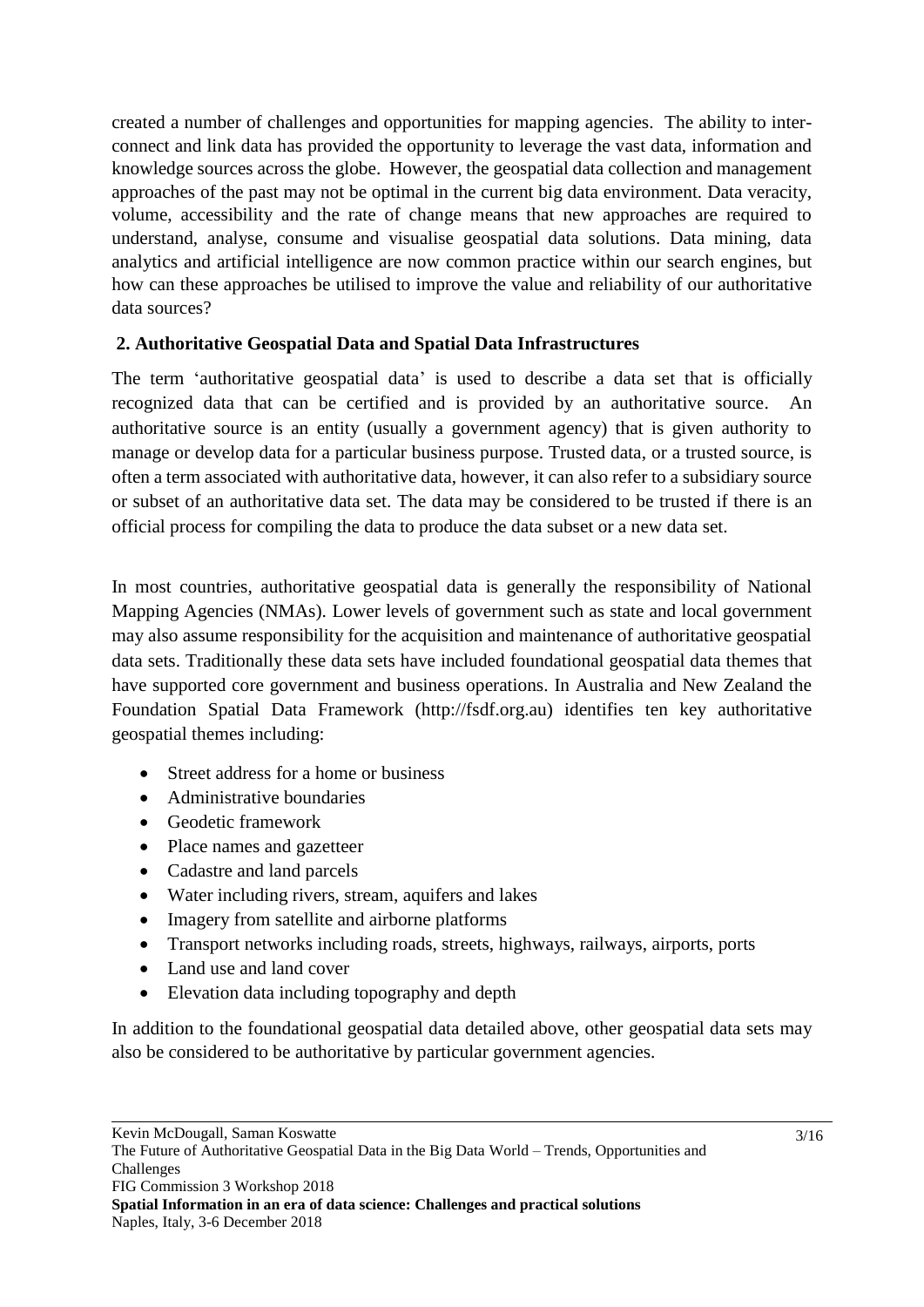When exploring the evolution of SDIs, it can be seen that the majority of SDIs have been led by national mapping agencies of various countries (McDougall 2006) and have considered users as passive recipients of this data (Budhathoki & Nedovic-Budic 2008). However, users are now active users of vast quantities of data and can also potentially contribute towards the development of SDI. In addressing this issue Budhathoki and Nedovic-Budic (2008) suggest we should reconceptualise the role of the 'user' of spatial data infrastructures to be a 'producer' and to include crowd-sourced spatial data in the SDI-related processes.

Traditionally, SDIs have a top down structure in which organisations govern all the processes and the user generally receives the final product. This is a mismatch with the new concepts of the interactive web and the notion of crowd-sourced data. Hence, Bishr and Kuhn (2007) suggest to invert the process from top-down to bottom-up which clears the path for the next generation SDIs. In the 1990s, the accepted spatial data model was in pyramid style (Figure 1) which was based on government data sources, but in more recent years, this pyramid is increasingly inverted (Bishr & Kuhn 2007). Related Application Programming Interfaces (APIs) can make SDIs more user-friendly and therefore 'it is likely that SDIs and data stores will need to be retro-fashioned into API interrogation systems to ease the integration of past and future data sets' (Harris & Lafone 2012). Bakri and Fairbairn (2011) developed a semantic similarity testing model for connecting user generated content and formal data sources as connecting disparate data models requires the generation of a common domain language.



Figure 1: The spatial data sources old and new paradigms (Harris and Lafone, 2012)

## **3. SDI and crowd-sourced geospatial data**

A key issue with respect to SDIs is the maintenance of their spatial data currency. There are thousands of SDIs throughout the world from regional, state and local levels (Budhathoki & Nedovic-Budic 2008). In the meantime, the seven billion humans 'constantly moving about the planet collectively possess an incredibly rich store of knowledge about the surface of the earth and its properties' (Goodchild 2007). The popularity of using location sensor enabled (GNSS – Global Navigation Satellite Systems) mobile devices along with interactive web services like Google Maps or Open Street Maps (OSM), have created marvellous platforms for citizens to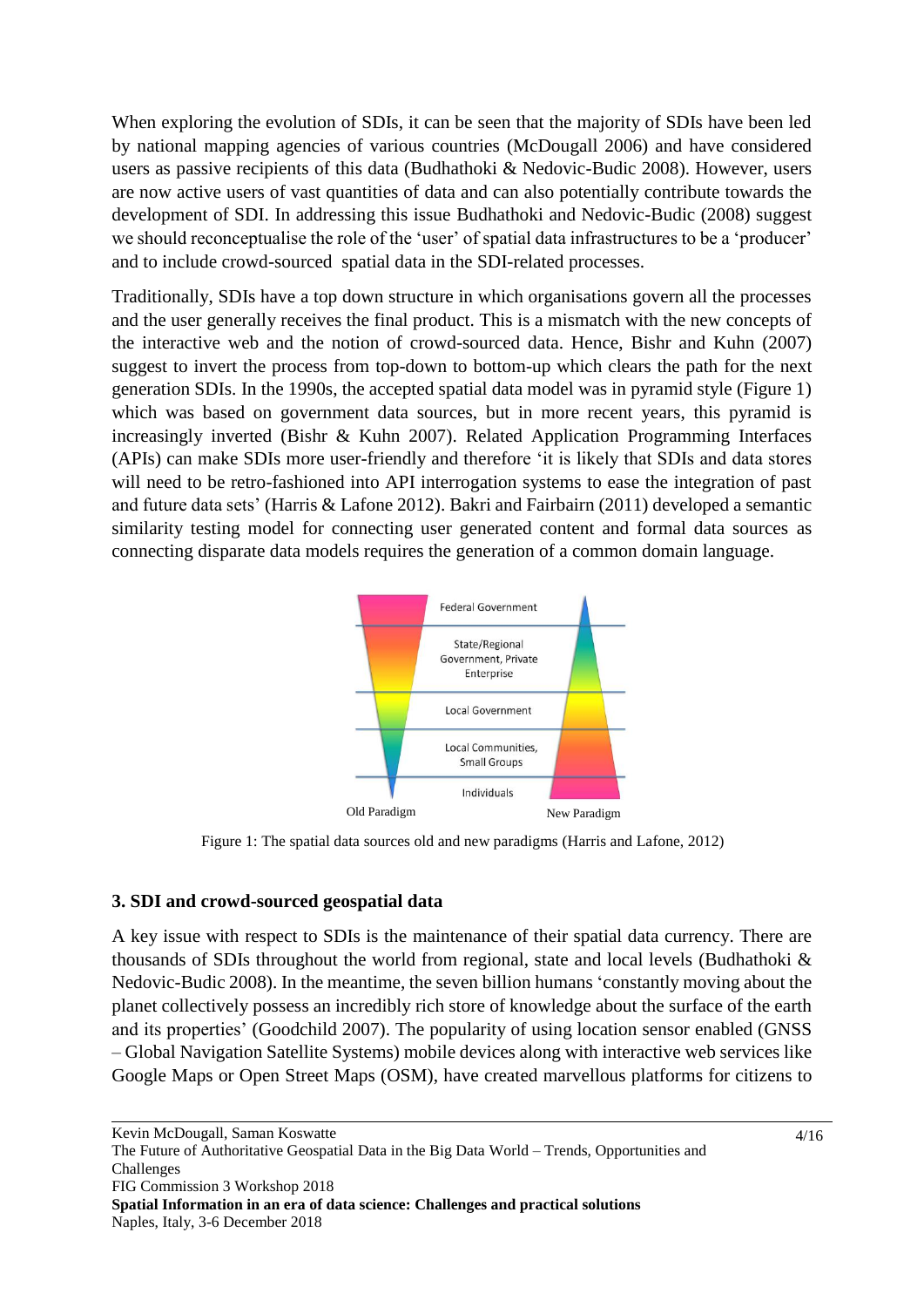engage in mapping related activities (Elwood 2008). These platforms can support and encourage crowd-sourced geospatial data.

The voluntarily engagement of creating geographic information is not new (Goodchild 2007). However, researchers are still struggling to figure out the motivation of volunteers to generate geographic related information. Additionally, sensor-enabled devices 'can collect data and report phenomena more easily and cheaply than through official sources' (Diaz et al. 2012). The information infrastructures, via the IoTs, and easily accessible positioning devices (GNSS) has enabled 'users from many differing and diverse backgrounds' (McDougall, 2009) to 'share and learn from their experiences through text (blogs), photos (Flickr, Picasa, Panoramio) and maps (GoogleMaps, GoogleEarth, OSM) not only seeking but also providing information' (Spinsanti & Ostermann 2010).

SDIs are generally considered as more formal infrastructures, being highly institutionalised and having more traditional architectures. In line with the SDI framework, each dataset usually undergoes thorough standardisation procedures and SDI data is generally handled by skilled and qualified people. Therefore, the cost of creation and management is high. SDIs are mainly held by governments and are mostly standards centric as this is important for structuring and communicating data. The standardisation is by means of structure (syntax) as well as meaning (semantic) (Hart & Dolbear 2013). Generally, the crowd-sourced geospatial data comes from citizens and hence the information is often unstructured, improperly documented and loosely coupled with metadata. However, crowd generated geospatial data is more current and diverse in contrast to SDI.

Jackson et al. (2010) studied the synergistic use of authoritative government and crowd-sourced data for emergency response. They critically compared the clash of two paradigms of crowdsourced data and authoritative data as identified in Table 1.

| Crowd-sourcing                         |     | <b>Authoritative Government Data</b> |
|----------------------------------------|-----|--------------------------------------|
| Web<br>'Simple'<br>consumer driven     |     | 'Complex' institutional survey and   |
| services for data collection and       | Vs. | GIS applications.                    |
| processing.                            |     |                                      |
| Near 'real-time' data collection and   |     | 'Historic' and 'snap-shot' map data. |
| continuing data input allowing trend   | Vs. |                                      |
| analysis.                              |     |                                      |
| Free 'un-calibrated' data but often at | Vs. | Quality assured 'expensive' data.    |
| high resolution and up-to-the minute.  |     |                                      |
| 'Unstructured' and mass consumer       |     | institutional<br>'Structured'<br>and |
| driven metadata and mashups.           | Vs. | metadata in defined but often rigid  |
|                                        |     | ontologies.                          |

Table1: A comparison of two paradigms: Crowd-sourcing and Authoritative Data (Jackson et al., 2010)

Kevin McDougall, Saman Koswatte The Future of Authoritative Geospatial Data in the Big Data World – Trends, Opportunities and Challenges FIG Commission 3 Workshop 2018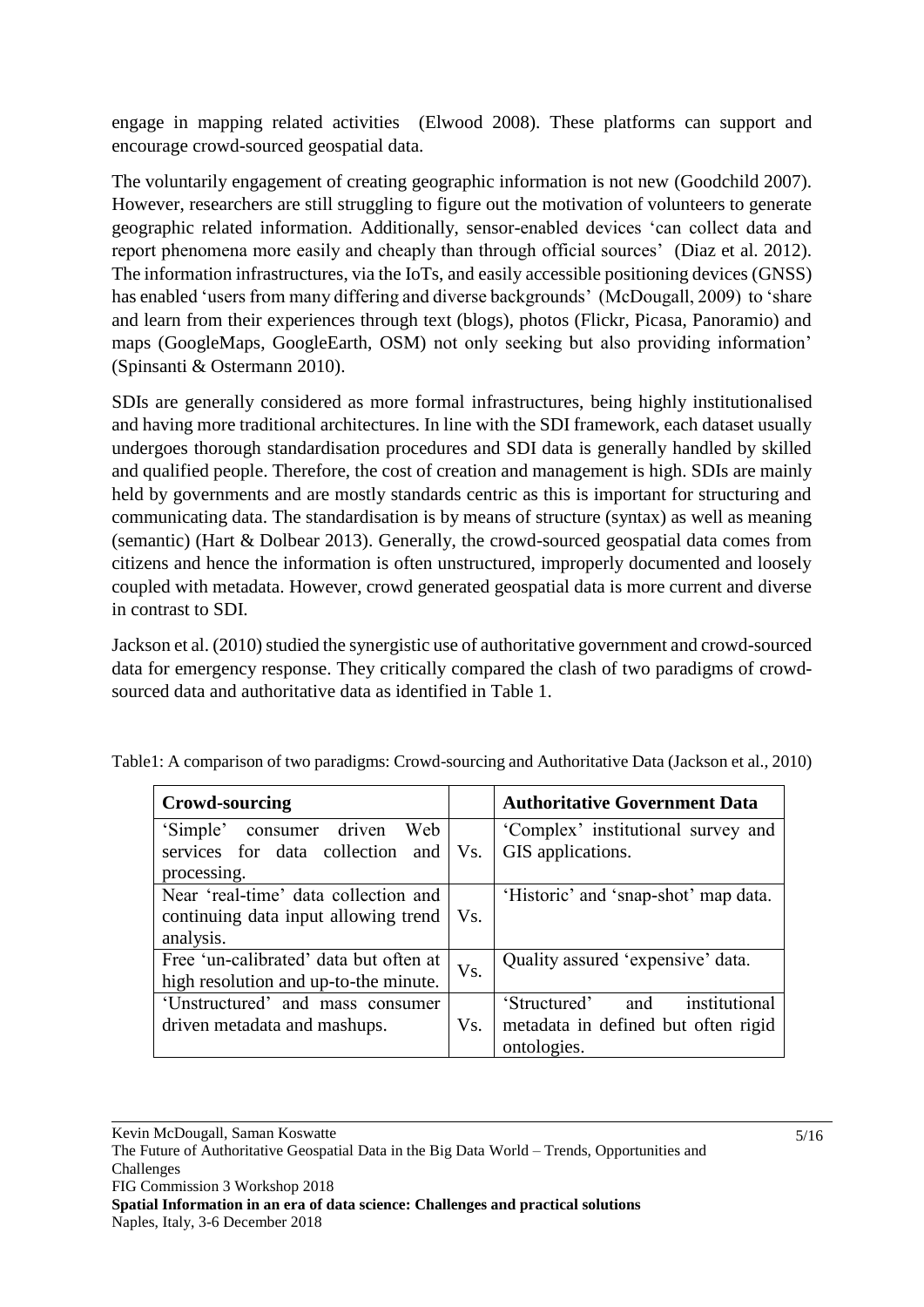| Unconstrained<br>and<br>capture          |  | 'Controlled' licensing,<br>access |
|------------------------------------------|--|-----------------------------------|
| distribution of spatial data from        |  | policies and digital rights.      |
| 'ubiquitous' mobile devices with Vs.     |  |                                   |
| high resolution cameras<br>and           |  |                                   |
| positioning capabilities.                |  |                                   |
| Non-systematic and incomplete $ V_{S}$ . |  | Systematic and comprehensive      |
| coverage.                                |  | coverage.                         |

As can be noted in this table the two forms of data may seem as if they are diametrically opposed.

Often a major deficiency with authoritative data held in SDIs is their lack of currency which is often the result of the time consuming data collection, checking and management by government agencies. Processes to capture, compile, generate and update authoritative geospatial data have been developed by agencies over long periods of time and were commonly aligned to traditional map production operations. Although technologies have dramatically improved the performance and processes to update many of the data themes, bottlenecks still exist in a number of the processes. These bottlenecks have been further exacerbated through the downsizing of mapping authorities as many of the existing production processes are either no longer required or can be more efficiently undertaken by commercial organisations. The reluctance of mapping agencies to use crowd-sourced data is slowly changing and many organisations are now adapting their processes to use current data user generated data to improve their authoritative data sets.

## **4. Big Geospatial Data**

Geospatial data has always been considered to have more complex and larger data sets relative to many other applications. The graphical and visual context of geospatial data, particularly imagery, has to some extent, prepared surveyors and geospatial professionals for the data centric future that now exists. The term "big data" was coined over 20 years ago although it has only developed a much clearer focus in the past decade as a result of technological developments, increased use of sensors and the proliferation of mobile communication technologies. Li et al. (2016) identified that big data can be classified as either unstructured or structured data sets with massive volumes that cannot be easily captured, stored, manipulated, analysed, managed or presented by traditional hardware, software and database technologies.

Big data characteristics have been described via a range of characteristics which seek to differentiate it from other forms of data (Evans et al. 2014; Li et al. 2016). The six Vs provide a useful starting position in understanding the challenges that geospatial scientists, surveyors and users are facing when big geospatial data is considered (Li et al. 2016). These characteristics include:

- Volume
- Variety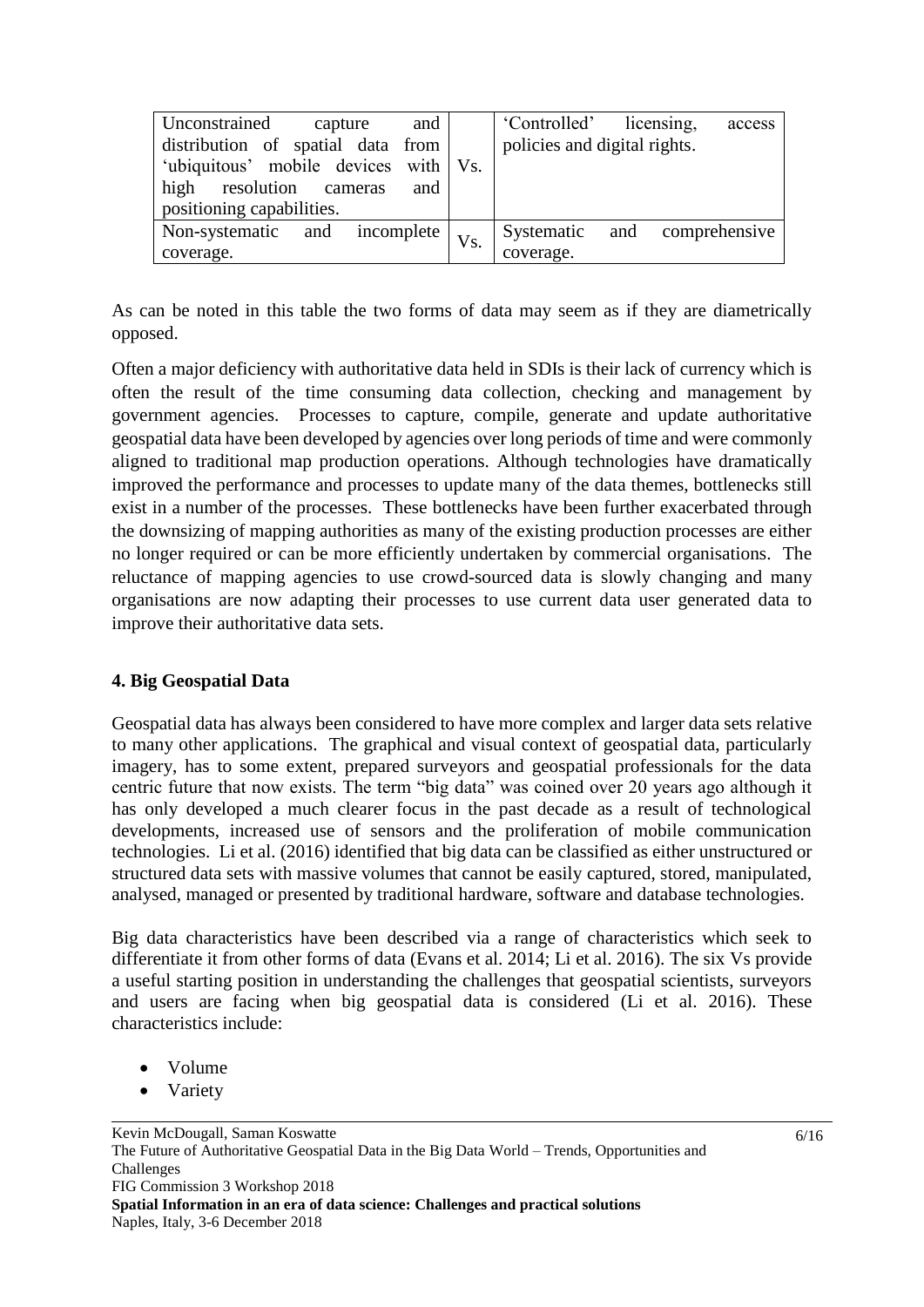- Velocity
- Veracity
- Visualisation, and
- Visibility

The volume of data is perhaps the most obvious characteristic of big data. Large geospatial data sets that are now commonly acquired and used in the form of remotely sensed imagery, point cloud data, location sensors and social media are creating data in the petabytes. The data sets are not only of a much higher resolution but they are also being captured more regularly by more sensors. This presents not only challenges with storage but challenges with integrating, resourcing and analysing the data.



#### **Data Growth**

Figure 2: Big data growth has been exponential (Source: www.dlctt.com)

The variety of data is also ever increasing and changing. Data is being captured in traditional vector and raster formats as well as point clouds, text, geo-tagged imagery, building information models (BIM) and sensors of various forms. With the variety of data comes a variety of data formats, some structured and many unstructured, which further complicates the analysis of the data. Many data sets have proprietary formats that do not readily comply with data exchange protocols. The recent data breaches by a number of large corporations has highlighted the need to also remove personal identifiers that are often incorporated within these data sets.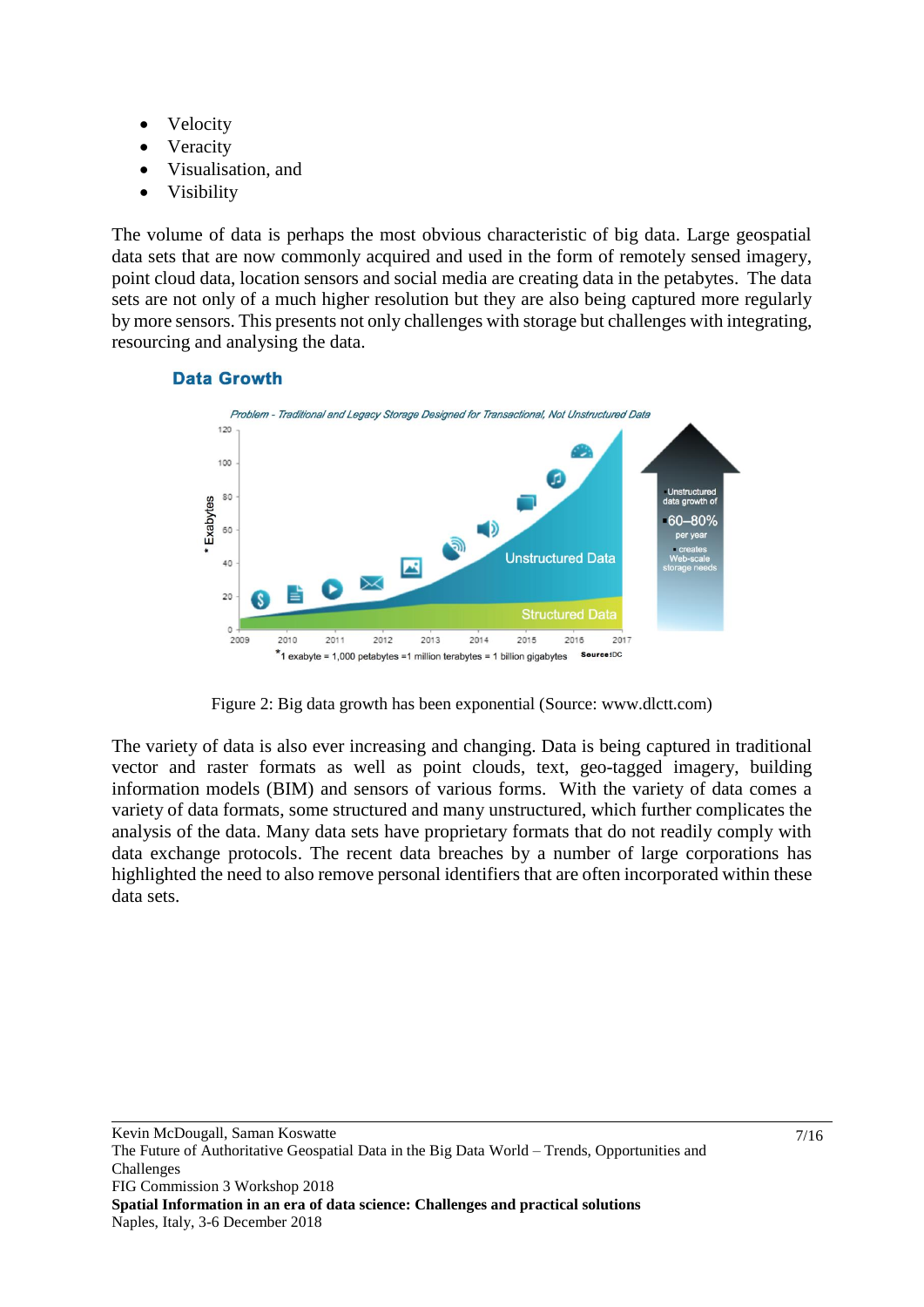

Figure 3: Increasing variety of sensors (Source: [www.opengeospatial.org\)](http://www.opengeospatial.org/)

The rate of capture or velocity of data collection is directly related to the number of sensors and their capability to collect data more frequently, the ability to transmit data through wider data bandwidth, and increased levels on connectivity through the internet. User expectations and behaviour are also driving increased demand for real-time data, particularly the social media platforms.



Figure 4: Increasing number and rate of data capture from sensor networks (Source: Fujitsu Intelligent Society Solution – Smart Grid Communications)

The veracity or quality of geospatial data varies dramatically. Many large geospatial data sets acquired from sources such as satellite imagery generally have well known data quality characteristics. However, there are many sources of data where the quality is unknown or where the data provided on quality may not be accurate. This continues to be a major challenge in utilising the emerging data sources with traditional or authoritative data sources. Research continues on approaches and methods to validate the quality of data to ensure it is "fit for purpose".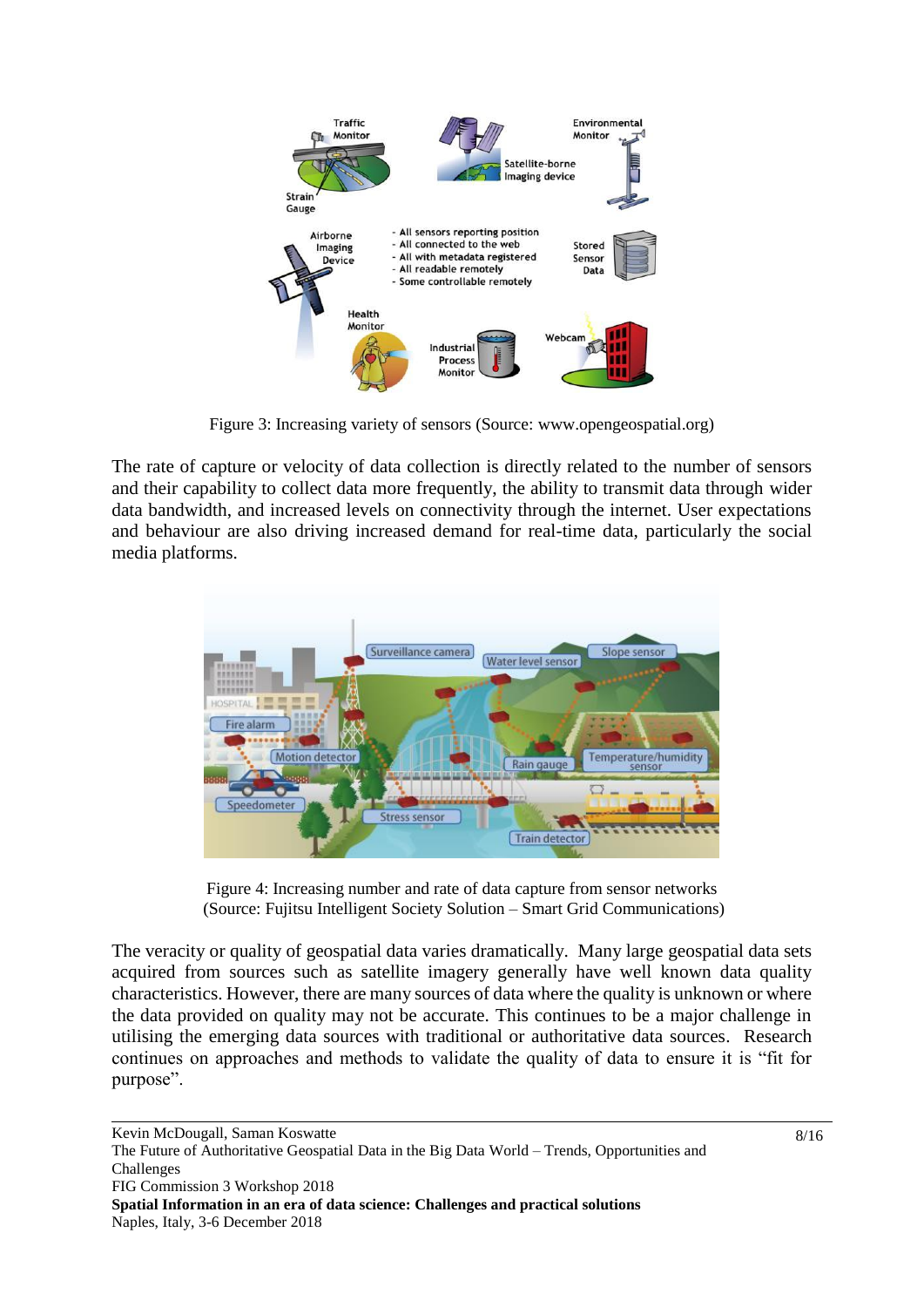Geospatial data is multi-dimensional and has traditionally been presented as charts, tables, drawings, maps and imagery. The ability to reorganise data using a geospatial framework provides a powerful tool for decision makers to interpret complex data quickly through visualisation tools such as 3D models, animations and change detection.



Figure 5: Pattern analysis (Source: www.hexagongeospatial.com)

The improved inter-connectivity of sensors and the repositories where the data is stored has now enabled data to be readily integrated like never before. Personal and closed repositories are now being replaced by cloud storage technology which allows not only secure storage but also the ability to make the data discoverable and visible to other users. Sharing of data with specific individuals or everyone is now possible and easily achieved.

## **5. Trends and Drivers in Big Geospatial Data Growth**

Many of the current systems and institutional processes for managing geospatial data were not designed for the current dynamic and demanding information environment. The focus for national and sub-national mapping agencies has been to provide reliable and trusted data for their primary business or to meet legislative requirements. These environments are generally restrictive in their data sharing arrangements and most data is held within institutional repositories within government agencies, which often brings a high degree of institutional inertia. Due to the time and costs to implement new data models and strategies, these organisations are also often slow to respond to new information management approaches and conservative in their data sharing due to government restrictions and legislation.

The development of spatial data infrastructures has followed the approach of capturing the data once and then using the data many times. The continual improvement in spatial data infrastructures has relied on the fact that many of the authoritative data sets will remain largely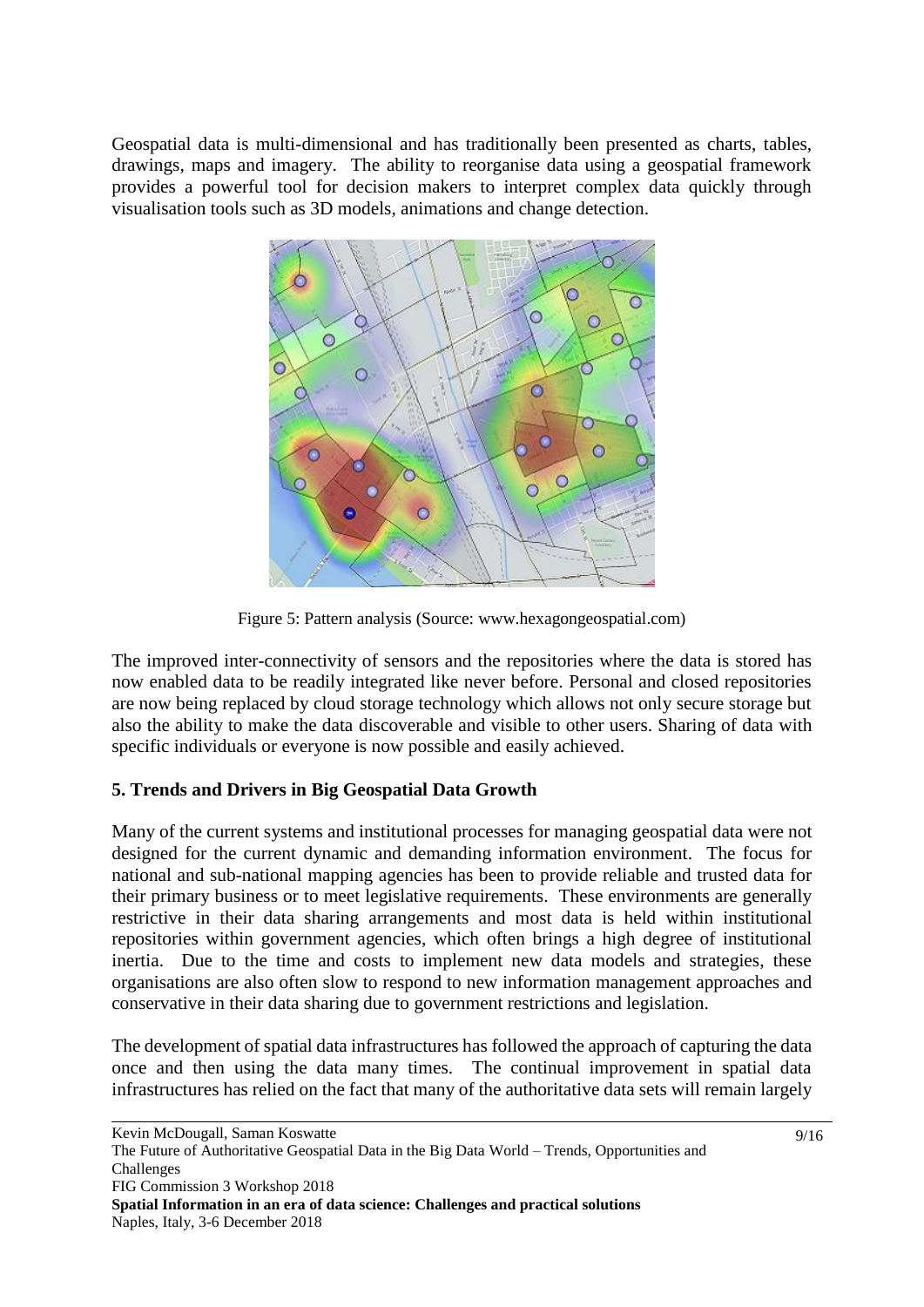stable in their format, structures and business needs. This has enabled these data sets to be continually maintained and improved using traditional approaches but may not encourage innovation or change.

However, the big data approaches are now challenging this paradigm (Figure 6). The continuous capture and re-capture of data from multiple sensors has provided new opportunities and approaches to be considered. Integrating and analysing multiple data sets has allowed new data sets to be built and customised for the users. Being able to share and reshare this data through multiple platforms including social media has created expectations that all data should be available in a user-friendly and timely manner.

## **Current SDI Big Data Approach CAPTURE ONCE CAPTURE MULTIPLE TIMES BUILD ANALYSE MAINTAIN BUILD RE-LISE** SHARE and RE-USE **IMPROVE**

# **Trends in GeoSpatial Data Utilisation**

Figure 6: Changing trends in geospatial data utilisation

The drivers for growth in geospatial data demand and utilisation are due to a number reasons including:

- Advances in information technology and communication
- Smartphone technology
- New sensor technologies, and
- Mobile user applications and business opportunities

The improvement in the communication technologies and data infrastructure has been a fundamental driver for increased growth and utilisation. High quality broadband infrastructure and high speed mobile phone and data technologies has enabled developing, emerging and developed societies to rapidly utilise the new mobile technologies. Smartphones and tablets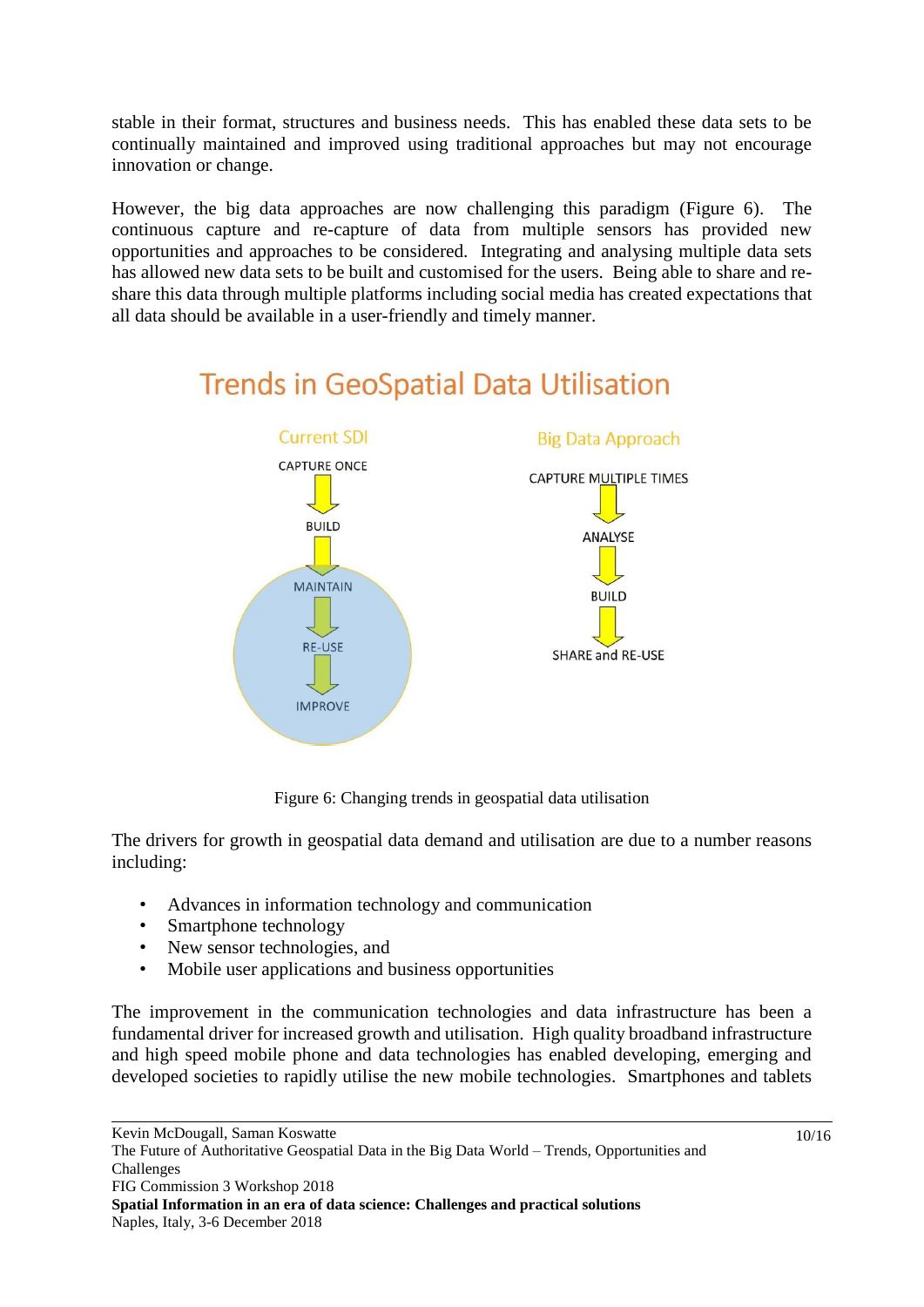are now the technology of choice for accessing and communicating data for the majority of users. Just as the growth in laptop devices recently overtook the growth in desktop computers, smartphone utilisation by adults in the UK has now overtaken the utilisation of laptops (Figure 7). Thistrend continues to support the preference for mobile technology, not just with teenagers but also by adults. Smartphones and tablet technologies now provide the benefit of mobility with the data capabilities of many laptops and desktops through the mobile applications and tools for both business and private usage.



Figure 7: Smartphone, laptop and tablet penetration among UK adults, 2012-17 (Source: Deloitte Mobile Consumer Survey, 2017)

The dramatic impact that has been made on society by the mobile phone technology and data communication has been supported by the development of mobile software applications. These applications range from simple web search tools and utilities, to complex business tools and social media. Social media applications such as Twitter, Facebook and Instagram now have billions of users and followers generating massive volumes of data including text messages, images and videos. The connectivity to other data sources via the internet has created an incredible network of data linkages and forms the foundation of the business model for these platforms to monetise their user interactions.

#### **6. Challenges and Opportunities to Link Big Data and Authoritative Geospatial Data**

An enormous amount of data is now created and utilised, not only by commercial organisations and governments, but also by the billions of individual users on ICT technologies. In recent times, there has been an increased interest in the use of big data and crowd-sourced data (CSD) for both research and commercial applications. Volunteered Geographic Information (VGI) (Goodchild 2007), with its geographic context, can be considered a subset of Crowd-sourced Data (CSD) (Goodchild & Glennon 2010; Heipke 2010; Howe 2006; Koswatte et al. 2016).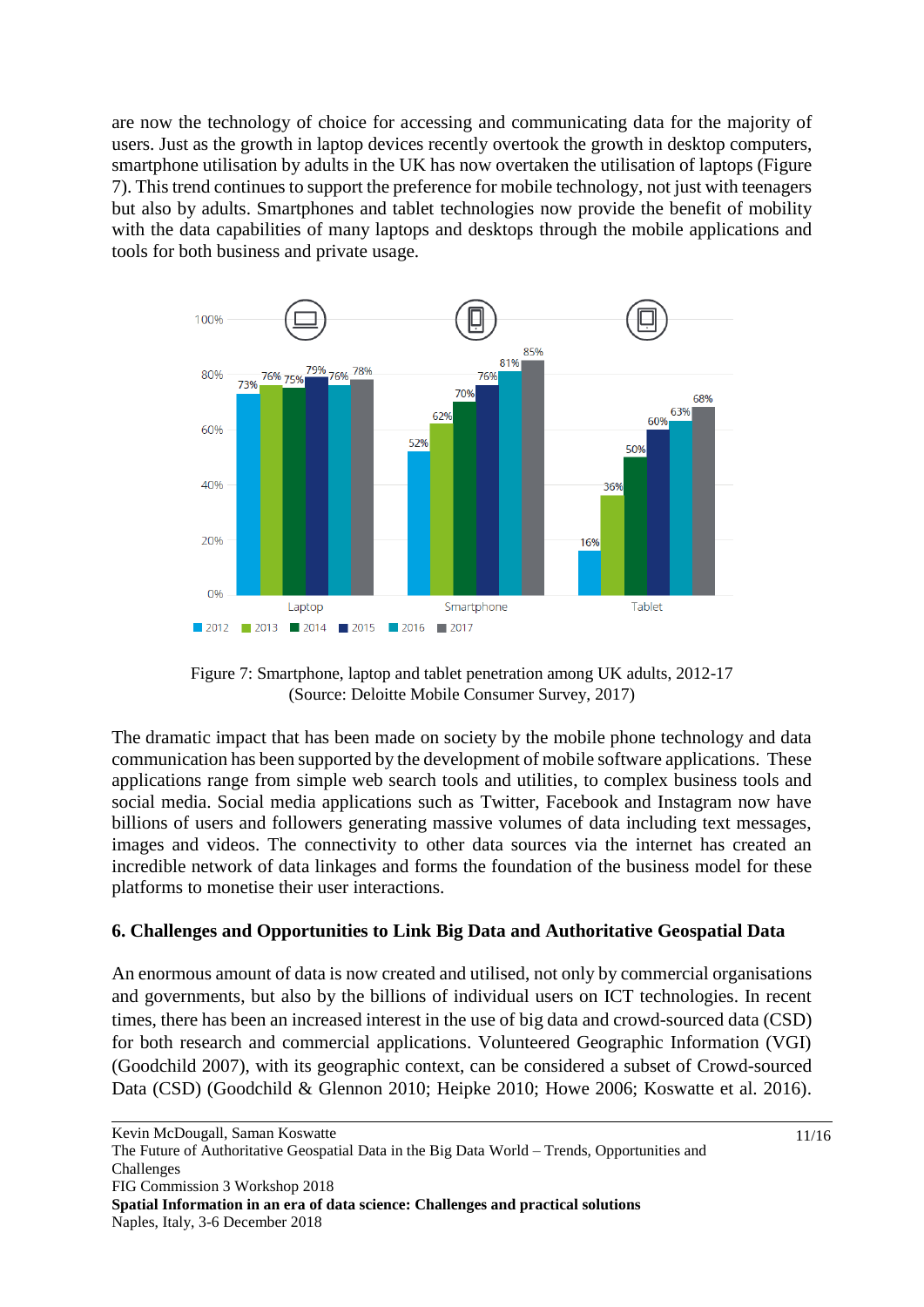VGI production and use have also become simpler than ever before with technological developments in mobile communication, positioning technologies, smart phone applications and other infrastructure developments which support easy to use mobile applications.

However, data quality issues such as credibility, relevance, reliability, data structures, incomplete location information, missing metadata and validity continue to be one of big data's major challenges and can limit its usage and potential benefits (De Longueville et al. 2010; Flanagin & Metzger 2008; Koswatte et al. 2016). Research in extracting useful geospatial information from large social media data sets to support disaster management (de Albuquerque et al. 2015; Koswatte et al. 2015) and the update of authoritative sets from other nonauthoritative data such as Open Street Maps (Zhang et al. 2018) has identified the potential of data geospatial data analytics.

Data analytics and machine learning are already widely utilised in the analysis of large volumes of data collected by the search engine and social media companies. Similarly, opportunities exist within areas of big geospatial data where improvements in the quality and currency of existing authoritative data sets could be achieved. Although authoritative geospatial data is generally of a very high quality, errors in quality geospatial data sets are not uncommon. For example, in the early data versions of Google Maps, much of the data was originally acquired from authoritative geospatial sources. However, the data was not originally designed for navigational purposes and therefore some roads that existed as roads in a database were not yet built and hence could not be used for navigation. As figure 8 (a) illustrates, the 2009 version of Google Maps of an area in Queensland, Australia, provided incorrect navigation data that would have directed the driver through a farm and into a river. However, nine years later, and with improved data provided through geospatial data analytics, the correct navigational route has been identified (figure 8b).



Figure 8: (a) 2009 incorrect directions Google Maps directions with road passing through a river and (b) 2018 updated and correct directions based on driver information

Kevin McDougall, Saman Koswatte The Future of Authoritative Geospatial Data in the Big Data World – Trends, Opportunities and Challenges FIG Commission 3 Workshop 2018 **Spatial Information in an era of data science: Challenges and practical solutions** Naples, Italy, 3-6 December 2018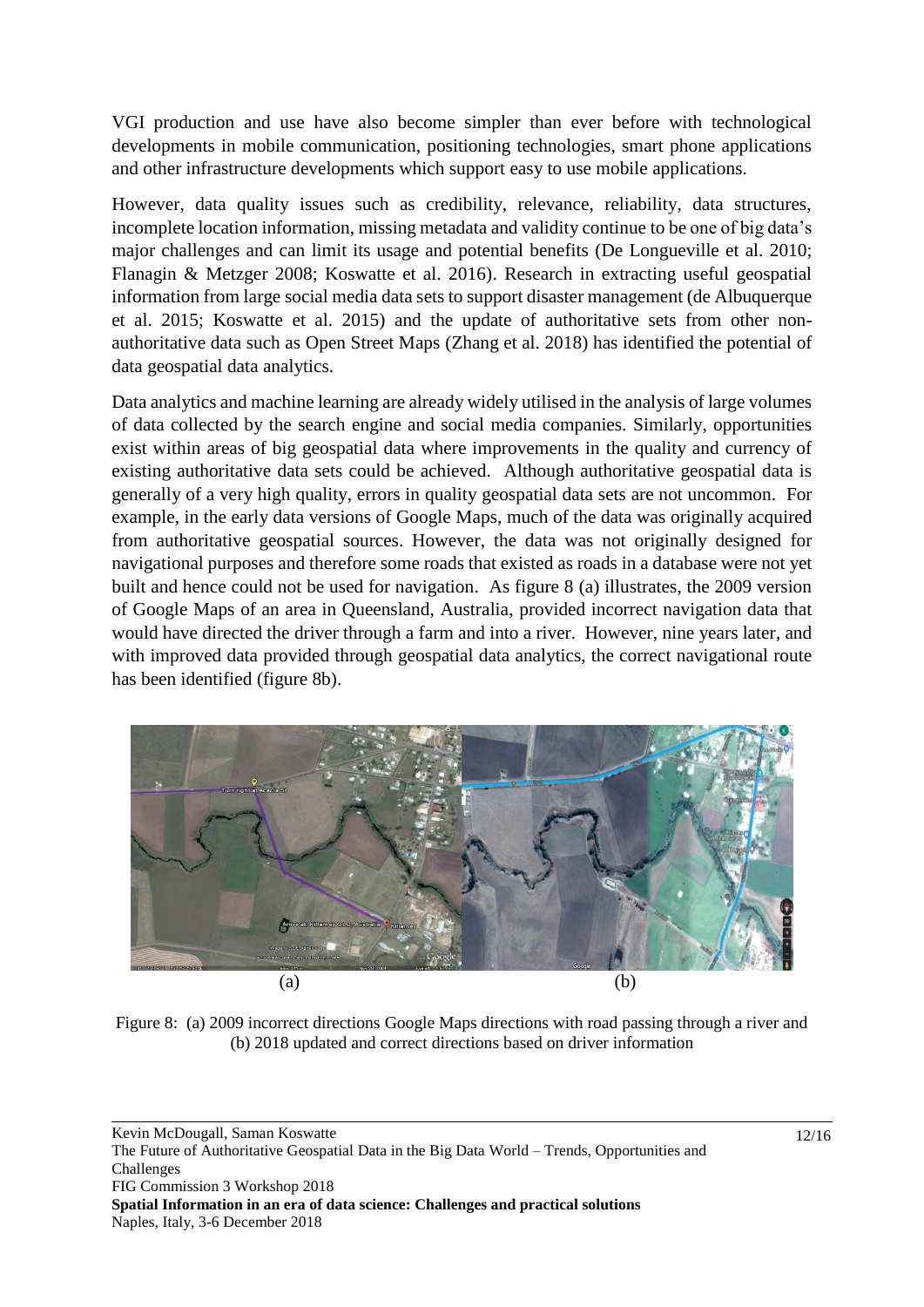One of the major challenges for mapping agencies is to identify changes in their data themes when new development or changes occur, for example if a new property is constructed or changes to a building footprint is undertaken. In these instances, it would be beneficial to periodically analyse high resolution satellite imagery to identify these temporal changes to alert the data editors that potential changes have occurred. Geospatial data analytics of big data can facilitate this change detection through temporal analysis of high resolution imagery at regular intervals.

Artificial intelligence (AI) can encompass a range of approaches that can lead to the automated analysis of large data sets. Rules based approaches provide a framework for analysing data based on defined requirements or rules. These approaches may be suitable for analysing geospatial data held in regulatory environments where certain conditions are required for compliance. For example, minimum distance clearances or offsets from the boundaries of a property may be required under planning regulations. On the other hand, machine learning analyses data to identify patterns, learns from these patterns and then can self-improve once the system is trained. It is used widely in analysing patterns of internet searching and social media which can help predict the needs and preferences of users in order to better customise searches and also market products. A hybrid approach that draws on a combination of machine learning and existing rule sets, such as geographic placename gazetteers, may provide a suitable platform for improving geospatial databases. Importantly, to integrate disparate data sets and models, special domain terminology and language needs to be established through the development of geospatial semantics and ontologies.

Finally, the improvements in the locational accuracy of mobile sensors, particularly smartphones, will provide opportunities to improve the quality of a range of geospatial data sets. The recent release of a dual frequency GNSS chipset for smartphones now provides the opportunity to capture improved 2D and 3D positional data. Potential applications may include the collection of positional data for transport or infrastructure that may improve the locational accuracy of low spatial quality data sets. The improved 3D accuracy of the spatial location of devices may provide better information to support emergency services in cases of search and rescue.

## **7. Conclusions**

We are now living in a highly data driven and data centric society where the expectations of the data users are ever increasing. The geospatial industry has continued to lead in the development of innovative solutions that provide improved outcomes for citizens and communities. The big data environment presents a range of challenges for the custodians of authoritative geospatial data sets and opportunities for industries that are seeking to embrace the new big data opportunities.

## **References**

Bakri, A & Fairbairn, D 2011, 'User Generated Content and Formal Data Sources for Integrating Geospatial Data', in Proceedings of the 25th International Cartographic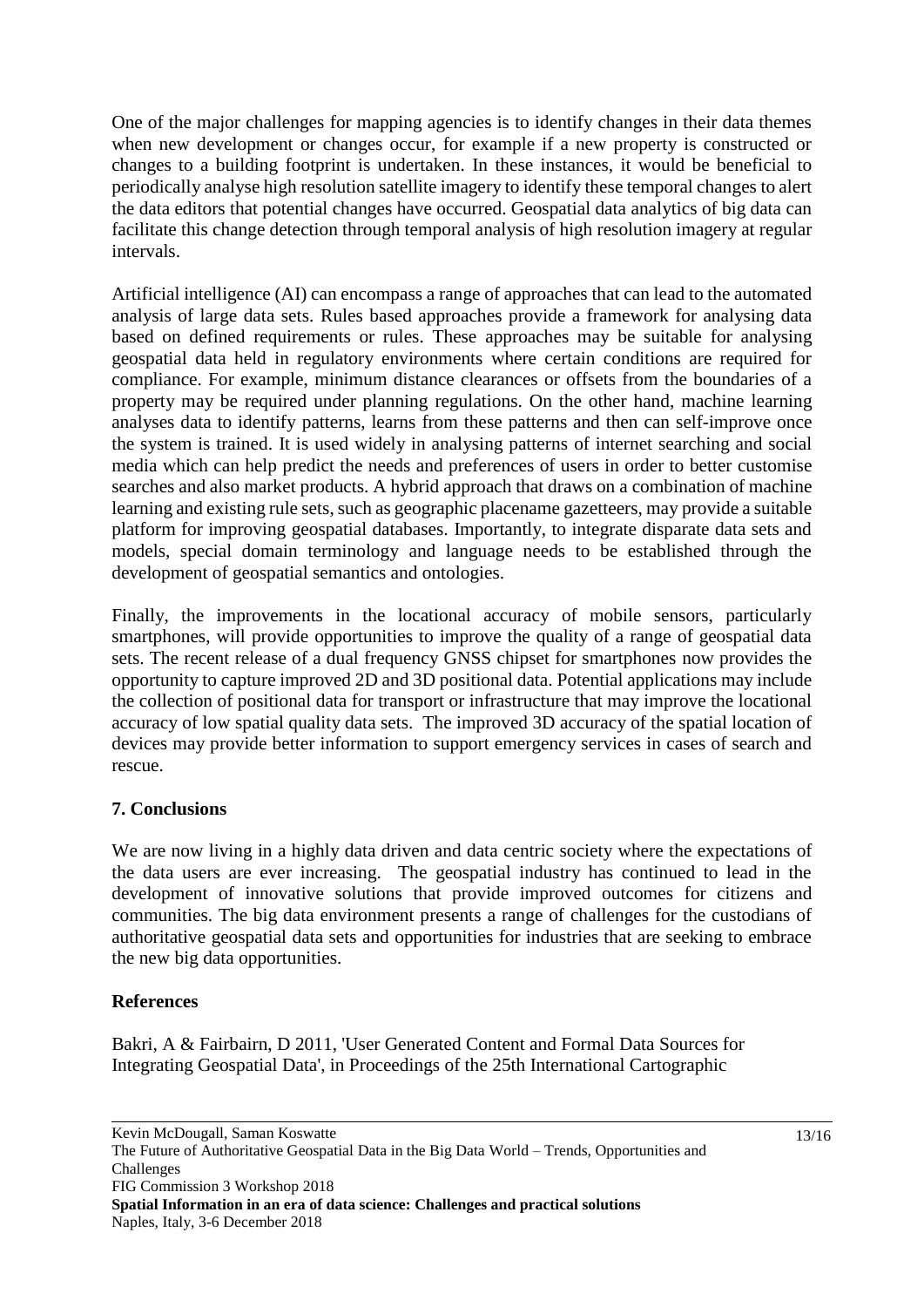Conference: *proceedings of theProceedings of the 25th International Cartographic Conference*, A Ruas (ed.), Paris, France.

Bishr, M & Kuhn, W 2007, 'Geospatial information bottom-up: A matter of trust and semantics', in S Fabrikant & M Wachowicz (eds), *The European information society: Leading the way with geo-information*, Springer, Berlin, pp. 365-87.

Budhathoki, NR & Nedovic-Budic, Z 2008, 'Reconceptualizing the role of the user of spatial data infrastructure', *GeoJournal*, vol. 72, no. 3-4, pp. 149-60.

de Albuquerque, JP, Herfort, B, Brenning, A & Zipf, A 2015, 'A geographic approach for combining social media and authoritative data towards identifying useful information for disaster management', *International Journal of Geographical Information Science*, vol. 29, no. 4, pp. 667-89.

De Longueville, B, Ostlander, N & Keskitalo, C 2010, 'Addressing vagueness in Volunteered Geographic Information (VGI)–A case study', *International Journal of Spatial Data Infrastructures Research*, vol. 5, pp. 1725-0463.

Diaz, L, Remke, A, Kauppinien, T, Degbelo, A, Foerster, T, Stasch, C, Rieke, M, Baranski, B, Broring, A & Wytzisk, A 2012, 'Future SDI – Impulses from Geoinformatics Research and IT Trends', *International Journal of Spatial Data Infrastructures Research*, vol. 07, pp. 378-410.

Elwood, S 2008, 'Volunteered geographic information: future research directions motivated by critical, participatory, and feminist GIS', *GeoJournal*, vol. 72, no. 3-4, pp. 173-83.

Evans, MR, Oliver, D, Zhou, X & Shekhar, S 2014, 'Spatial Big Data: Case Studies on Volume, Velocity, and Variety', in HA Karimi (ed.), *Big Data: Techniques and Tecnologies in Geoinformatics*, CRC Press, pp. 149-76.

Flanagin, AJ & Metzger, MJ 2008, 'The credibility of volunteered geographic information', *GeoJournal*, vol. 72, no. 3-4, pp. 137-48.

Goodchild, MF 2007, 'Citizens as sensors: the world of volunteered geography', *GeoJournal*, vol. 69, no. 4, pp. 211-21.

Goodchild, MF & Glennon, JA 2010, 'Crowdsourcing geographic information for disaster response: a research frontier', *International Journal of Digital Earth*, vol. 3, no. 3, pp. 231- 41.

Harris, TM & Lafone, HF 2012, 'Toward an informal Spatial Data Infrastructure: Voluntary Geographic Information, Neogeography, and the role of citizen sensors', in K Cerbova & O Cerba (eds), *SDI, Communities and Social Media*, Czech Centre for Science and Society, Prague, Czech Republic, pp. 8-21.

Hart, G & Dolbear, C 2013, *Linked Data: A Geographic Perspective*, CRC Press, NW, USA.

Heipke, C 2010, 'Crowdsourcing geospatial data', *ISPRS Journal of Photogrammetry and Remote Sensing*, vol. 65, no. 6, pp. 550-7.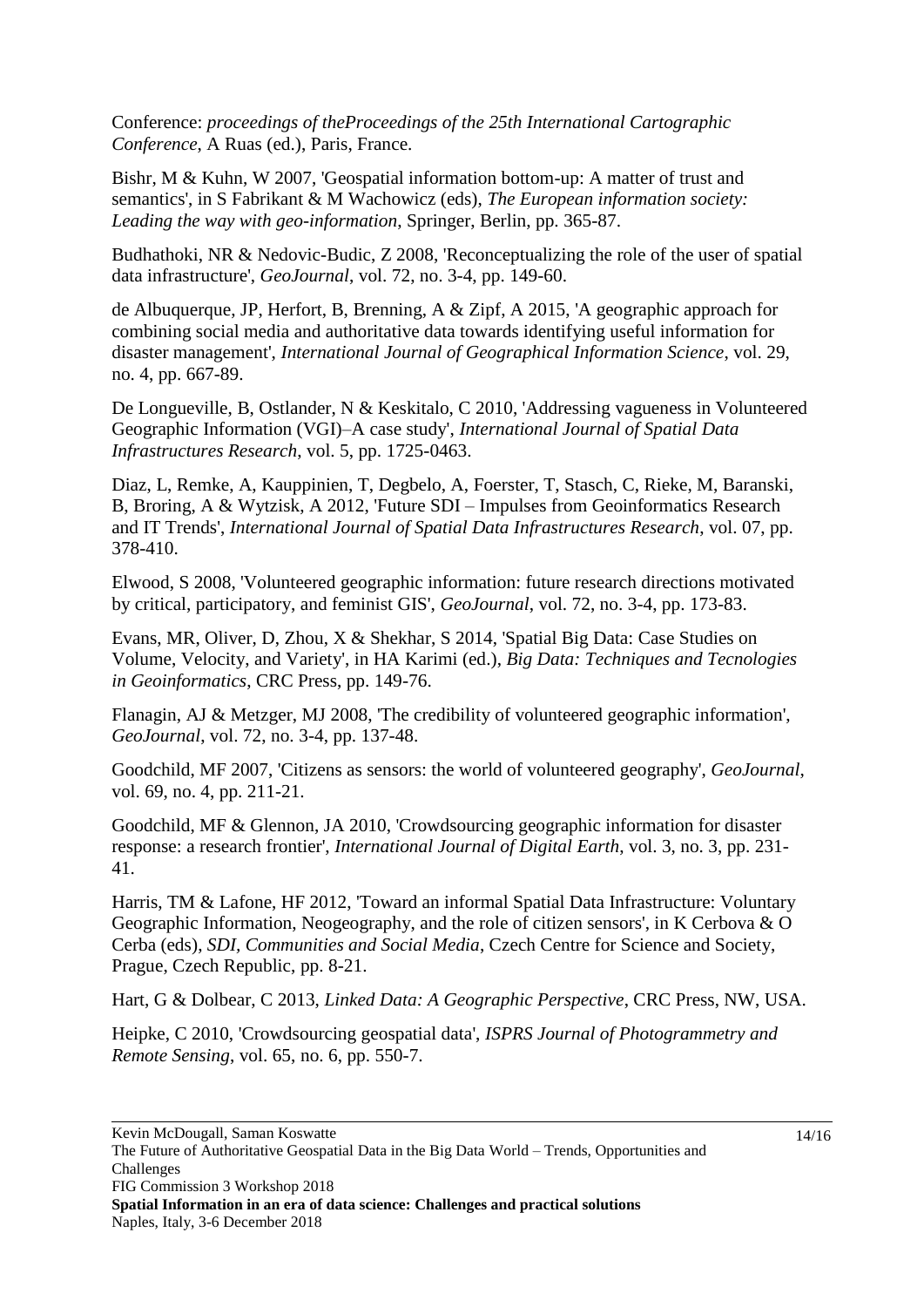Howe, J 2006, 'The rise of crowdsourcing', *Wired magazine*, vol. 14, no. 6, June 2006, pp. 1- 4.

Jackson, M, Rahemtulla, H & Morley, J 2010, 'The synergistic use of authenticated and crowd-sourced data for emergency response', in Proceedings of the 2nd International Workshop on Validation of Geo-Information Products for Crisis Management (VAL-gEO): *proceedings of theProceedings of the 2nd International Workshop on Validation of Geo-Information Products for Crisis Management (VAL-gEO)* Ispra, Italy.

Koswatte, S, McDougall, K & Liu, X 2015, 'SDI and crowdsourced spatial information management automation for disaster management', *Survey Review*, vol. 47, no. 344, pp. 307- 15.

Koswatte, S, McDougall, K & Liu, X 2016, 'Semantic Location Extraction from Crowdsourced Data', *ISPRS-International Archives of the Photogrammetry, Remote Sensing and Spatial Information Sciences*, pp. 543-7.

Li, S, Dragicevic, S, Castro, F, Sester, M, Winter, S, Coltekin, A, Pettit, C, Jiang, B, Haworth, J, Stein, A & Cheng, T 2016, 'Geospatial big data handling theory and methods: A review and research challenges', *ISPRS Journal of Photogrammetry and Remote Sensing*, vol. 115, pp. 119-33.

McDougall, K 2006, 'A Local-State Government Spatial Data Sharing Partnership Model to Facilitate SDI Development', The University of Melbourne, Melbourne.

Spinsanti, L & Ostermann, F 2010, 'Validation and relevance assessment of volunteered geographic information in the case of forest fires', in Proceedings of Validation of geoinformation products for crisis management workshop (ValGeo 2010): *proceedings of theProceedings of Validation of geo-information products for crisis management workshop (ValGeo 2010)* JRC Ispra.

Zhang, X, Yin, W, Yang, M, Ai, T & Stoter, J 2018, 'Updating authoritative spatial data from timely sources: A multiple representation approach', *International Journal of Applied Earth Observation and Geoinformation*, vol. 72, pp. 42-56.

## **Bibliographical notes**



Professor Kevin McDougall is currently the Head of the School of Civil Engineering and Surveying at the University of Southern Queensland (USQ). He holds a Bachelor of Surveying (First Class Honours) and Master of Surveying and Mapping Science from the University of Queensland, and a PhD from the University of Melbourne. Prior to his current position Kevin has held appointments as Deputy Dean, Associate Dean (Academic) and the Head of Department of Surveying and Spatial Science at USQ. He has served

on a range of industry bodies and positions including the Queensland Board of Surveyors, President of the Australasian Spatial Information Education and Research Association